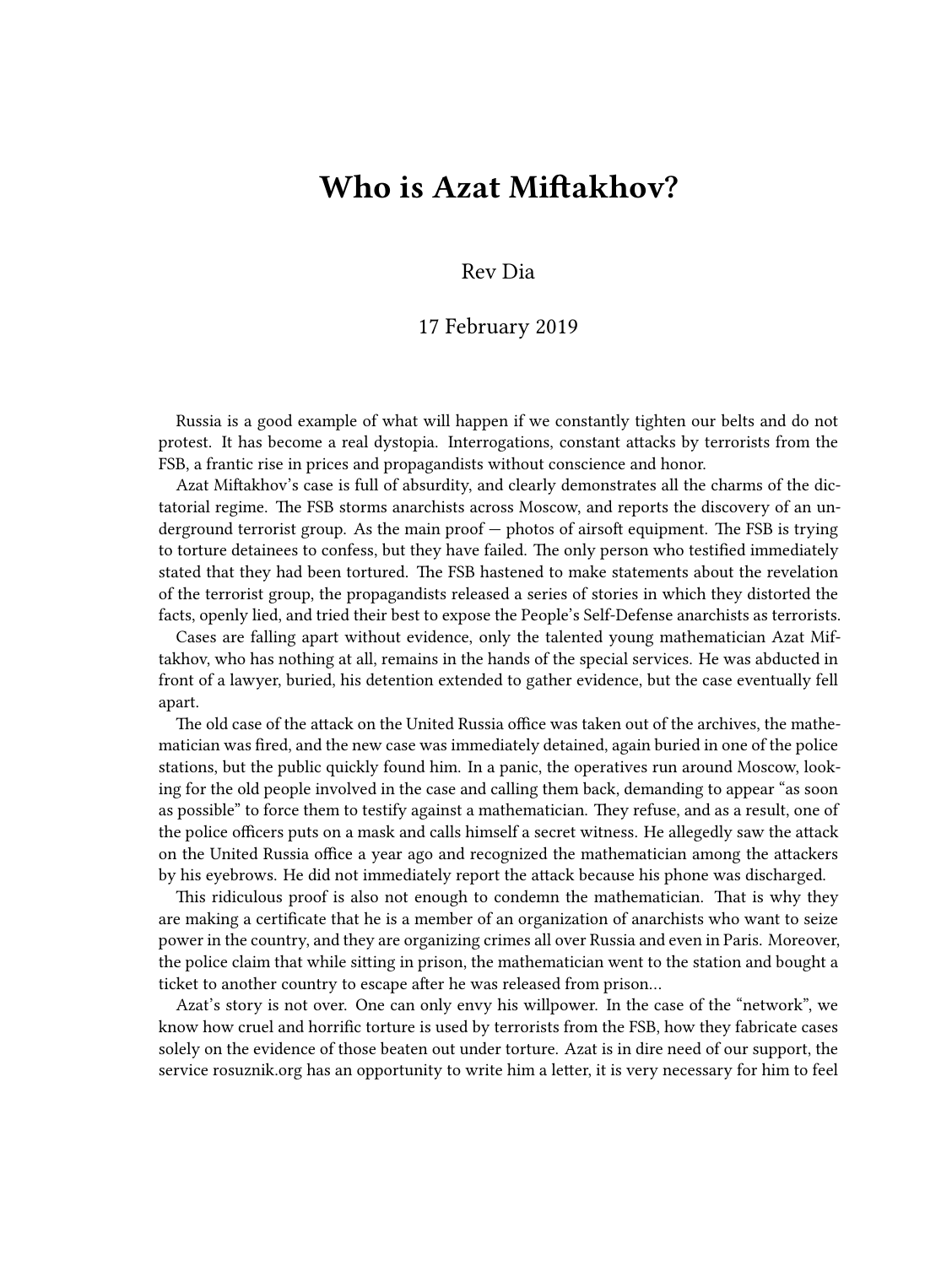the support of his comrades now. It is also necessary to spread information about him, because although the FSB is no longer afraid to openly do its dark deeds, widespread public support continues to help put pressure on terrorists.

Our strength is in solidarity!